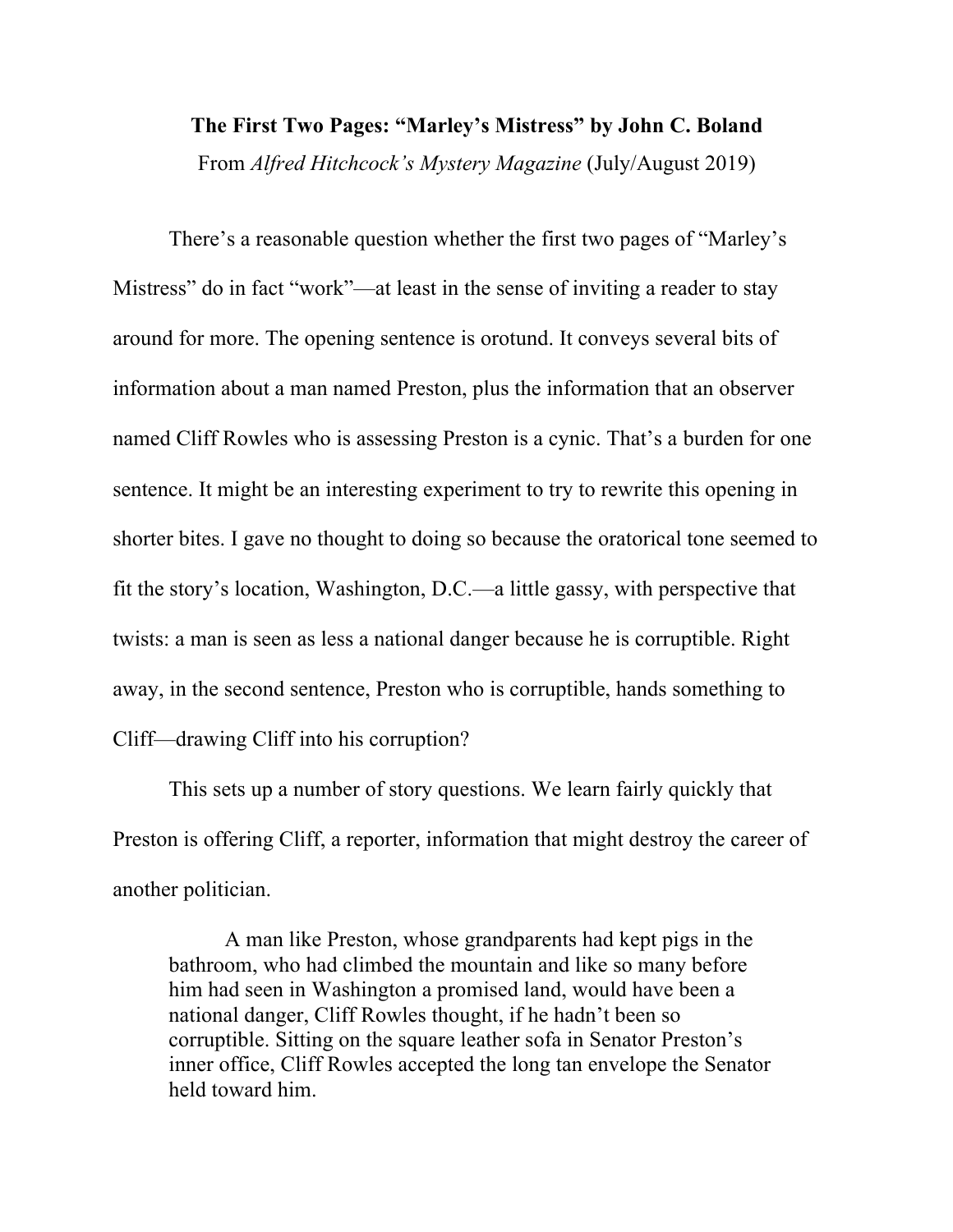"I'm doing you a favor," Preston said.

Cliff nodded but didn't want to thank the man for a favor that hadn't, as yet, yielded him any benefit.

"You destroy a political career that needs destroying," Preston added, hinting at patriotism.

*And which one doesn't*, Cliff wondered.

Cliff opened the envelope and removed the only contents, a memory stick.

"Don't plug it into just any computer," the Senator warned. "It could leave a trail."

"All right."

"And I don't want to hear back. Just do what you have to do." "That may be nothing," Cliff said.

Preston nodded. "Then pass it discreetly to Jimmy Burnham on the Intelligence Committee. You're still friends, aren't you?"

Cliff let the comment go. Like nation states, people in politics had interests, not friends. He thought that was true in most walks of life. His mother's friends had all come from outside her professional career. His father had been dead for too long for Cliff to remember what sort of friends he had had. He slipped the memory stick into his jacket pocket and dropped the envelope back on Preston's desk. He felt a little sick but recognized that the nausea was a byproduct of adrenaline that had been released by excitement. He left the Senate Office Building, walked back to the *Hill Report*'s office on K Street. He had worked for the magazine three years, had promoted the editor's causes and done his best to undermine the opponents of the causes.

Among the opponents was Senator Warren Preston, who violated the *Hill Report*'s commitment to ethics in public life. Preston mocked the ideal. A promised land had to be awash in milk and honey, and that was why it drew people whether they admitted it or not.

Still, Preston didn't like people who upset applecarts—or honeywagons, the image he used when he admitted what he really thought of the city.

So Preston was happy to pass along, even to a magazine he detested, information that might take down Jackson Keeler, head of the House Oversight Committee on Security.